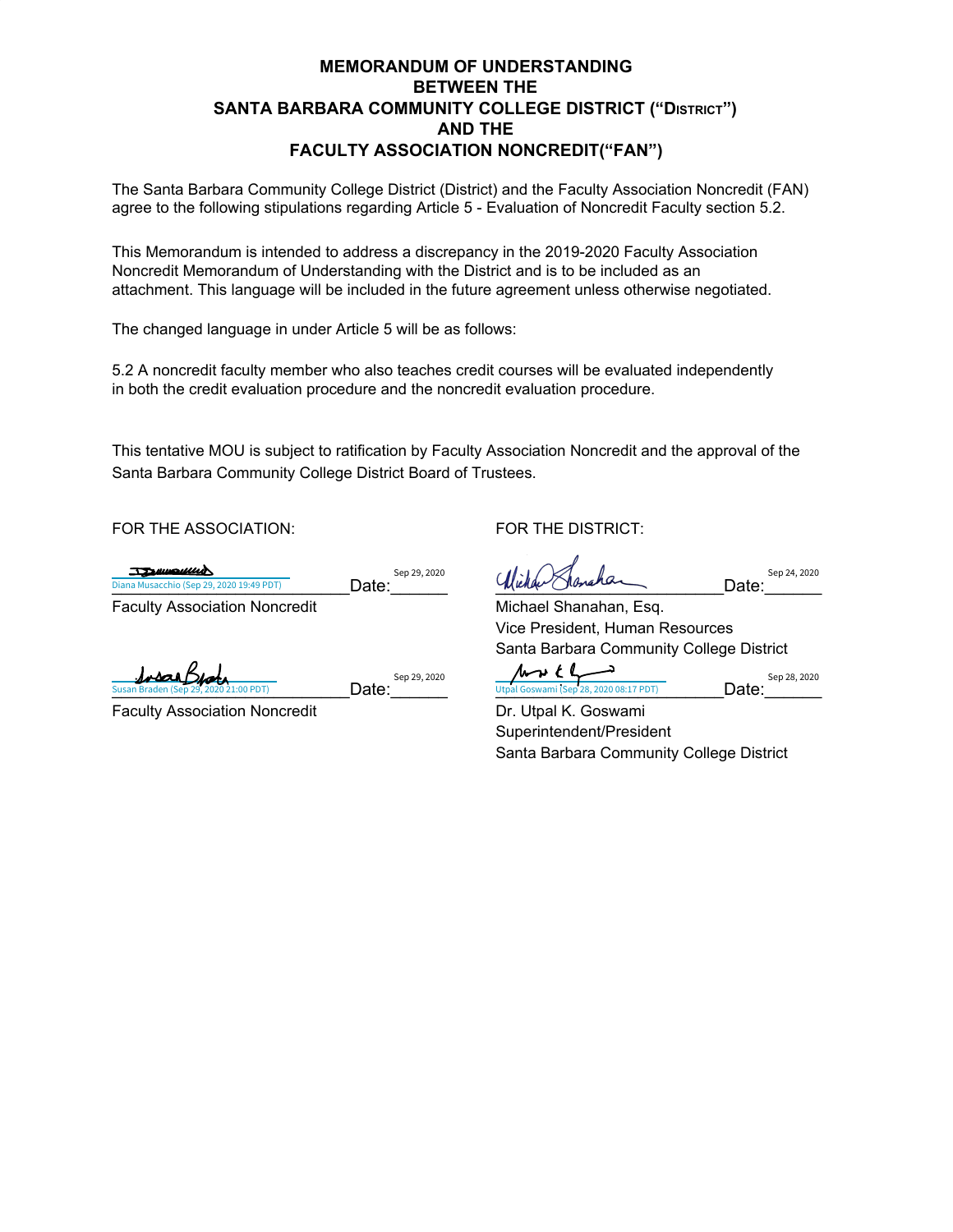## MOU re Negotiated Article 5, Section 5.2

Final Audit Report 2020-09-30

| Created:        | 2020-09-24                                   |
|-----------------|----------------------------------------------|
| By:             | Rachel Walsh (rewalsh1@pipeline.sbcc.edu)    |
| Status:         | Signed                                       |
| Transaction ID: | CBJCHBCAABAAhab8GJT-YifV1hrE nN9f83OUx8vSRSC |
|                 |                                              |

## "MOU re Negotiated Article 5, Section 5.2" History

- **D** Document created by Rachel Walsh (rewalsh1@pipeline.sbcc.edu) 2020-09-24 - 7:28:34 PM GMT- IP address: 73.158.3.59
- Document emailed to Michael Shanahan (mshanahan@pipeline.sbcc.edu) for signature 2020-09-24 - 7:29:34 PM GMT
- Email viewed by Michael Shanahan (mshanahan@pipeline.sbcc.edu) 2020-09-24 - 7:53:18 PM GMT- IP address: 66.249.84.222
- $\mathcal{O}_0$  Document e-signed by Michael Shanahan (mshanahan@pipeline.sbcc.edu) Signature Date: 2020-09-24 - 7:53:27 PM GMT - Time Source: server- IP address: 76.90.35.65
- Document emailed to Utpal Goswami (ugoswami@pipeline.sbcc.edu) for signature 2020-09-24 - 7:53:29 PM GMT
- **Email viewed by Utpal Goswami (ugoswami@pipeline.sbcc.edu)** 2020-09-28 - 3:17:33 PM GMT- IP address: 66.249.80.145
- $\mathscr{O}_0$  Document e-signed by Utpal Goswami (ugoswami@pipeline.sbcc.edu) Signature Date: 2020-09-28 - 3:17:55 PM GMT - Time Source: server- IP address: 68.6.99.140
- Document emailed to Diana Musacchio (demusacchio@pipeline.sbcc.edu) for signature 2020-09-28 - 3:17:57 PM GMT
- Email viewed by Diana Musacchio (demusacchio@pipeline.sbcc.edu) 2020-09-29 - 1:09:33 AM GMT- IP address: 68.6.95.209
- Email viewed by Diana Musacchio (demusacchio@pipeline.sbcc.edu) 2020-09-30 - 2:49:38 AM GMT- IP address: 66.249.80.145
- $\mathcal{O}_0$  Document e-signed by Diana Musacchio (demusacchio@pipeline.sbcc.edu) Signature Date: 2020-09-30 - 2:49:48 AM GMT - Time Source: server- IP address: 68.6.95.209

## Adobe Sign